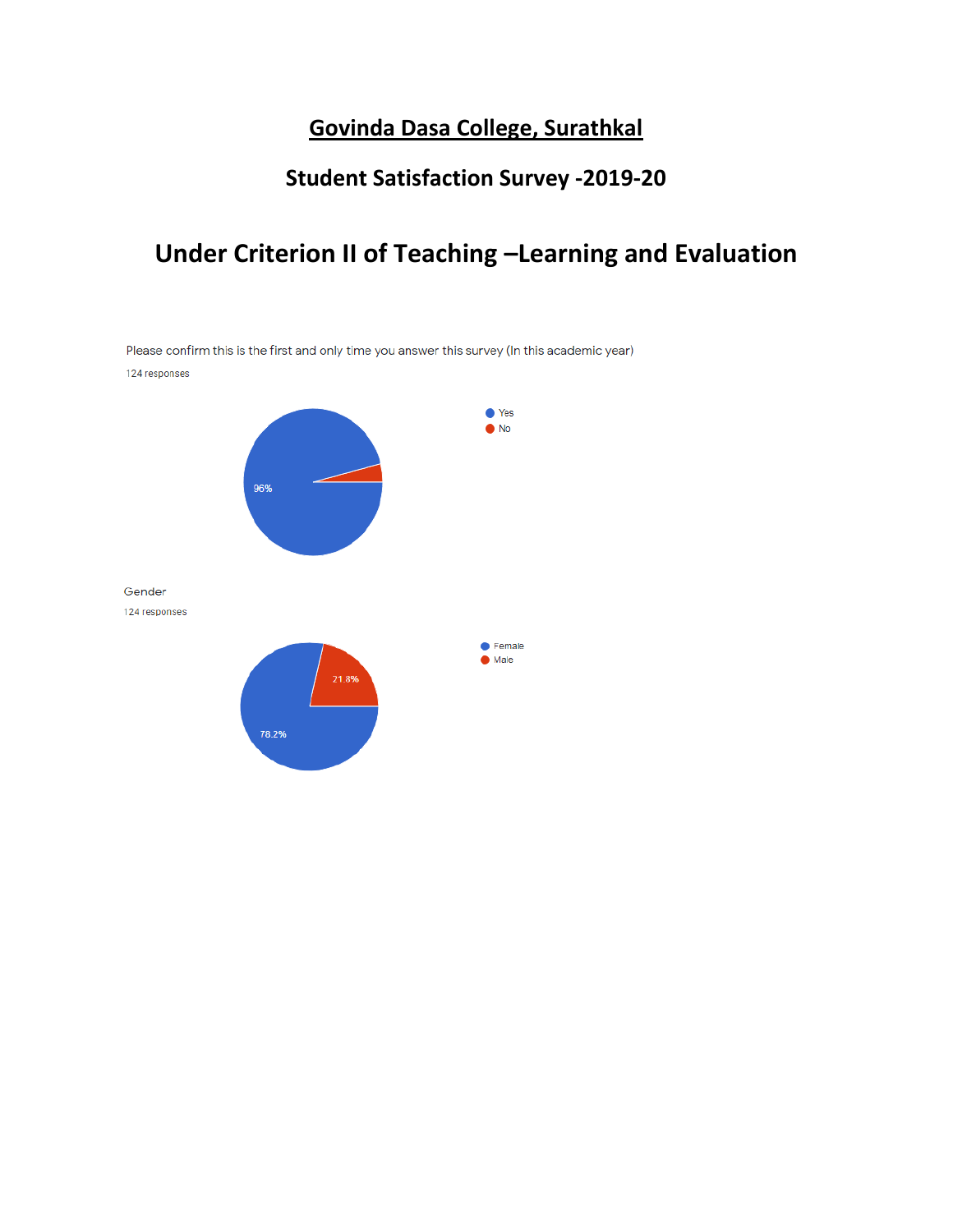### What degree program are you pursuing now?

124 responses



What Subject area are you currently pursuing?

124 responses



Bachelor's **Masters** 

How much of the syllabus was covered in the class? 124 responses



How well did the teachers prepare for the class? 124 responses



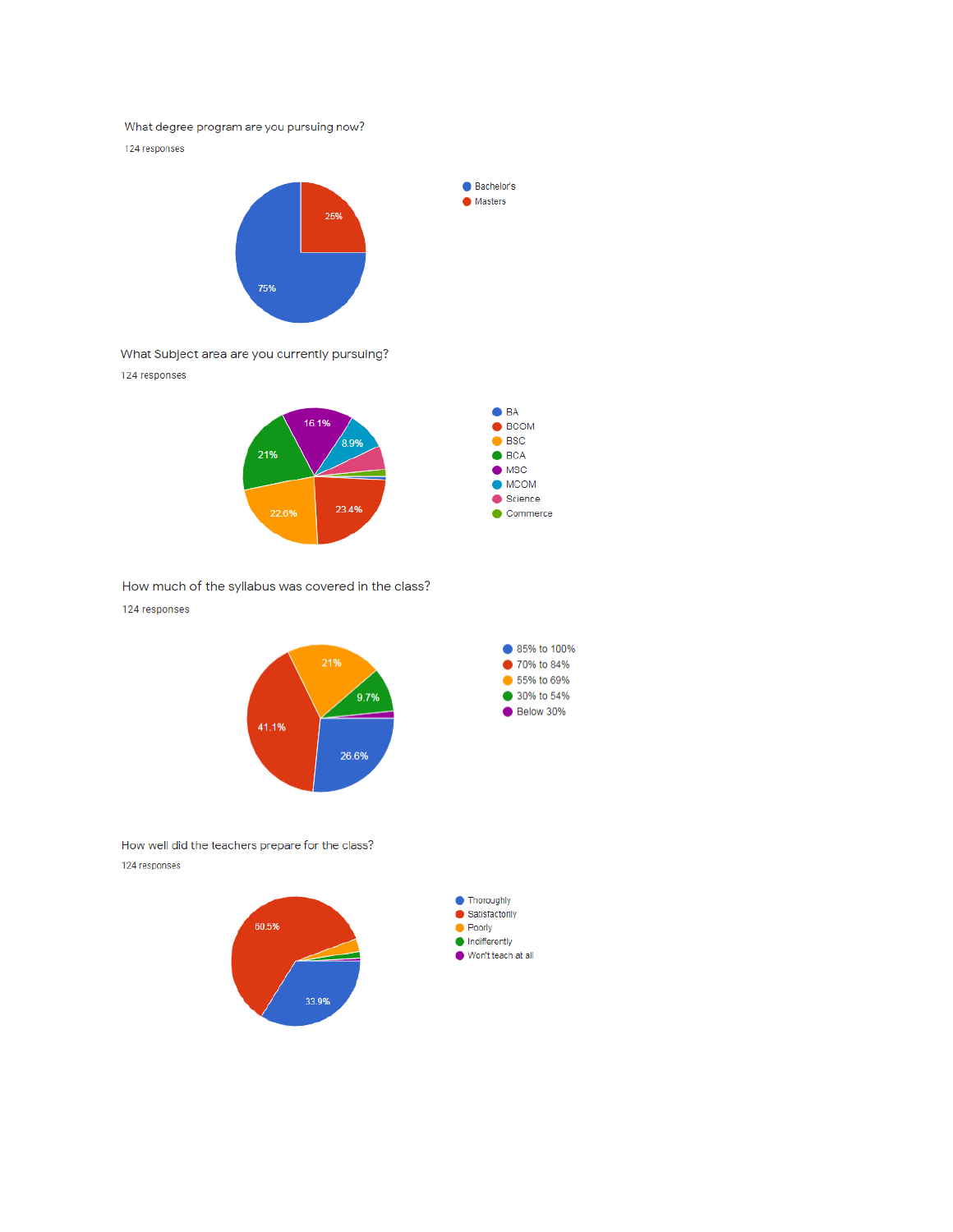How well were the teachers able to communicate?

124 responses



The teacher's approach to teaching can best be described as 124 responses



23.4%

Fairness of the internal evaluation process by the teacher's 124 responses

45.2%



Was your performance in assignment discussed with you? 124 responses

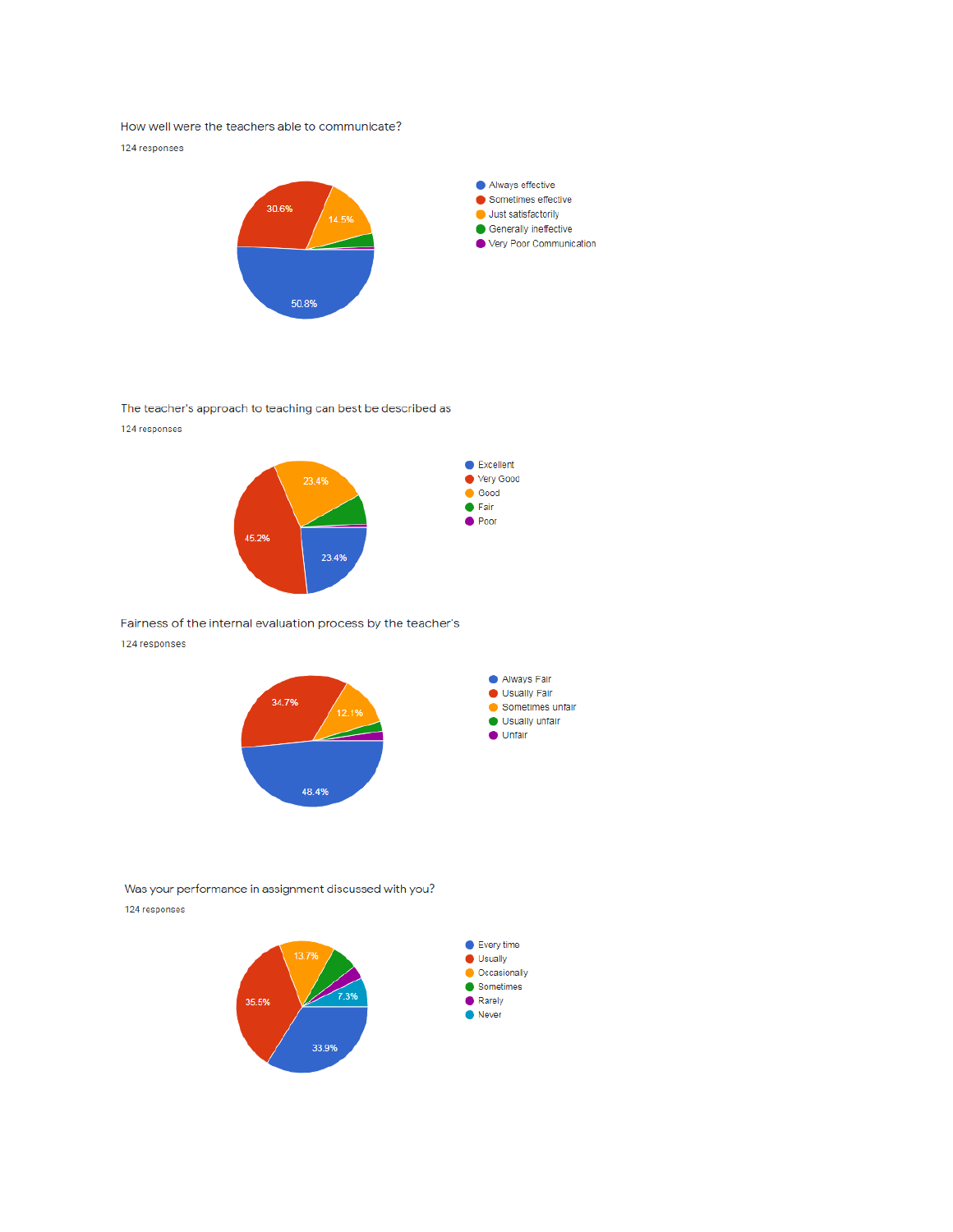The institute takes active interest in promoting internship, student exchange, field visit opportunities for students?

124 responses



The teaching and mentoring process in your institution facilitates you in congnitive, social and emotional growth?

124 responses



The institution provides multiple opportunities to learn and grow 124 responses



The institution provides multiple opportunities to learn and grow 124 responses

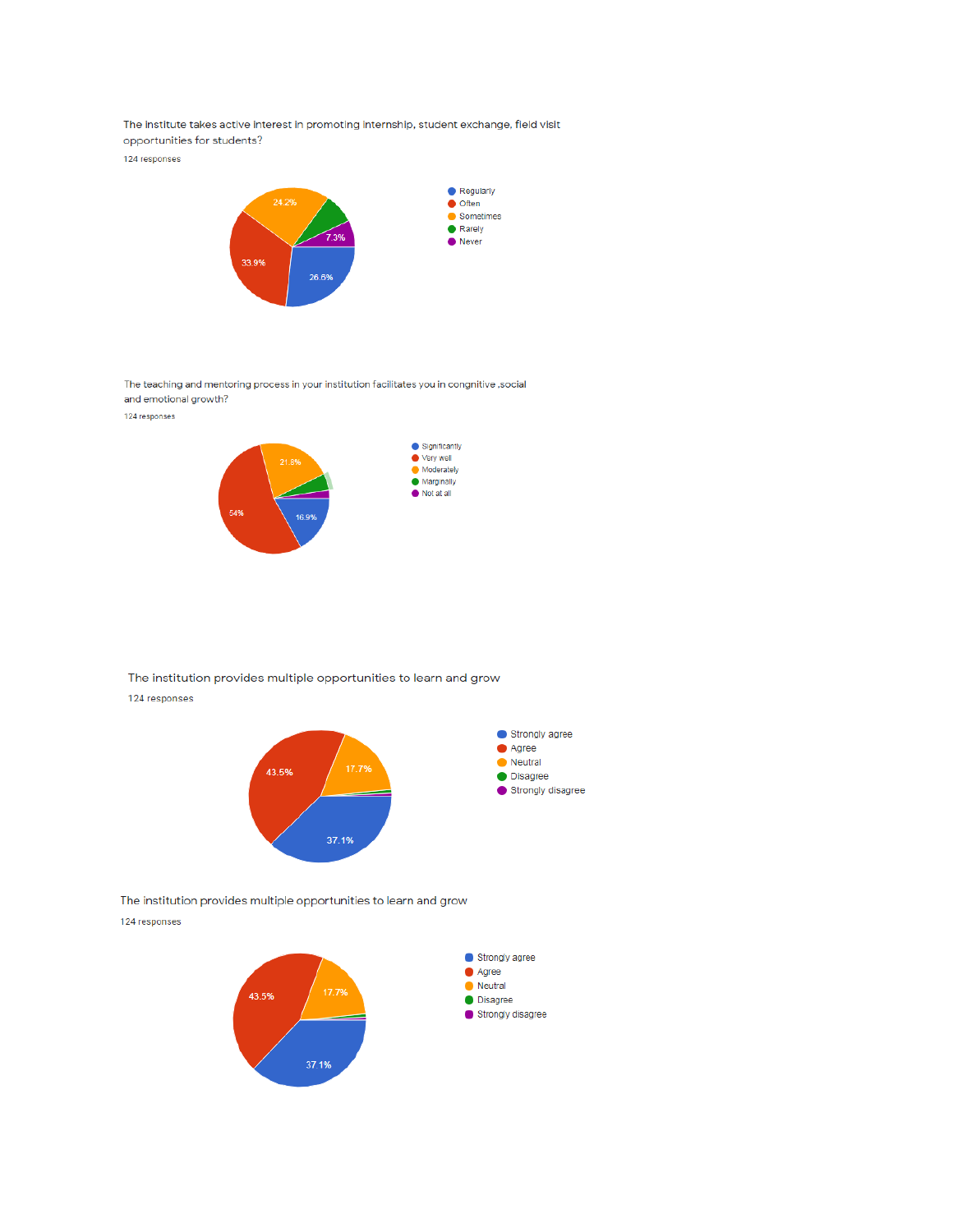Teachers inform you about your expected competencies , course outcomes and programme outcomes?

121 responses



Your mentor does a necessary follow-up with an assigned task to you?

124 responses



The teachers illustrate the concept through examples and applications?

#### 124 responses



The teacher identifies your strengths and encourage you with right level of challenges 124 responses

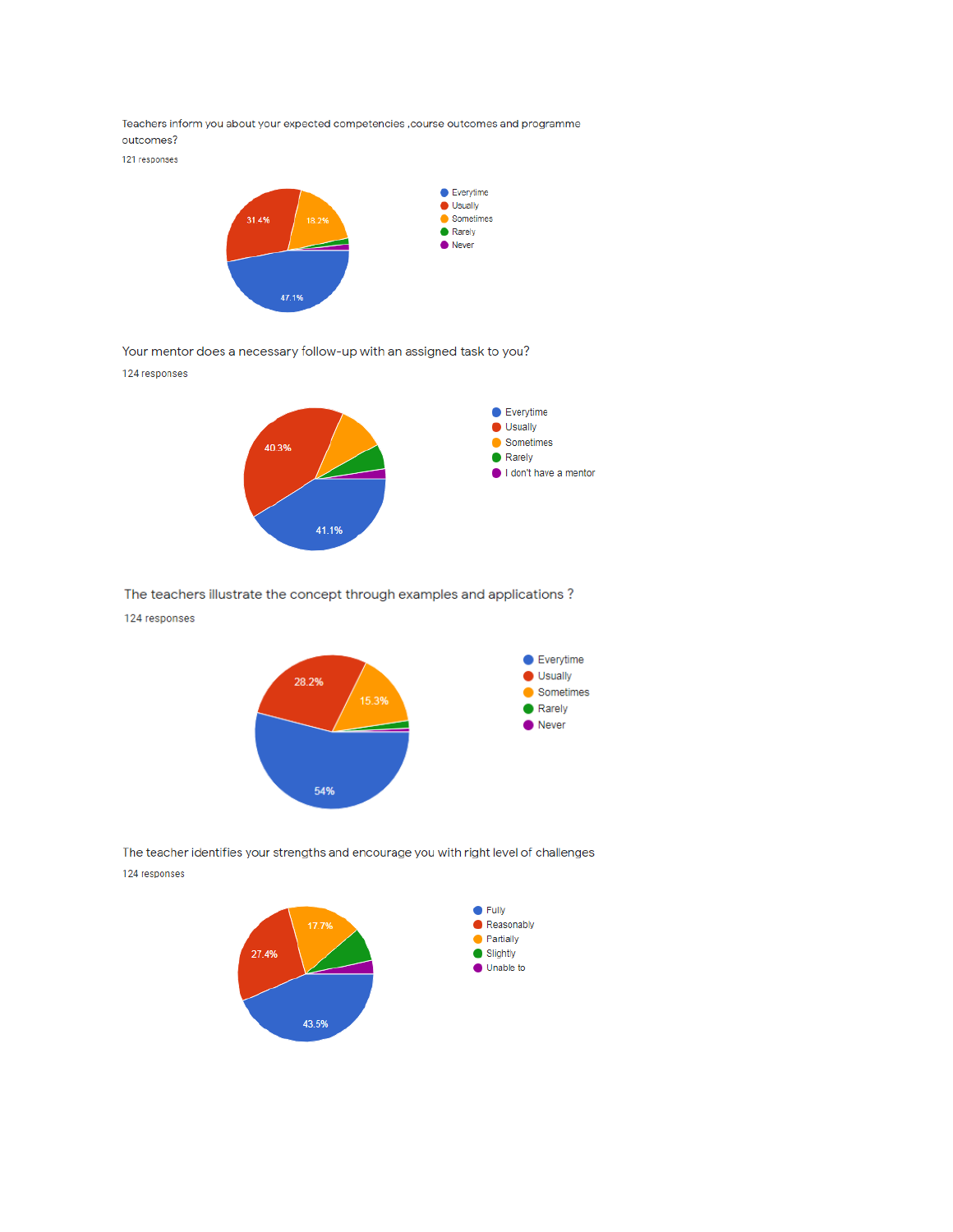Teachers are able to identify your weakness and help you to overcome from them? 124 responses



The institution makes a effort to engage students in mentoring reviews and continues quality improvement of the teaching learning process

124 responses



The institute/teachers use student centric method , such as experiential learning ,participative learning and problem solving methodogies for enhancing learning experiences 124 responses



Teacher encourage you to participate in extracurricular activities 124 responses

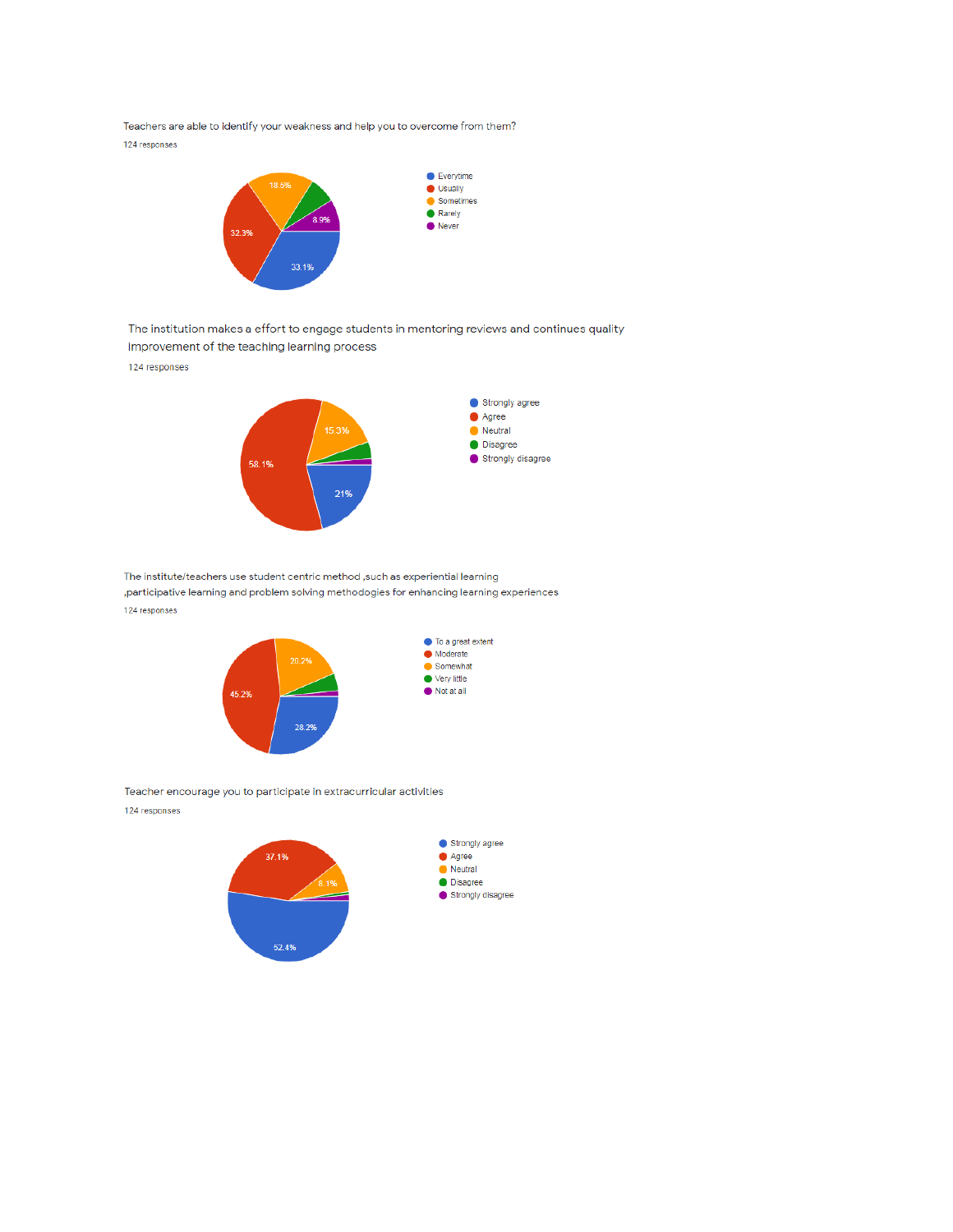Efforts are made by the institution/teachers to inculcate soft skills , life skills and employability skills to make you ready for the world of work

124 responses



What percentage of teachers use ICT such as LCD projector, multimedia etc while teaching? 124 responses



The overall quality of teaching learning process in your institution is very good. 124 responses



Give three observation /suggestion to improve the overall teaching learning process in your institution.

- $\triangleright$  No suggestions
- $\triangleright$  No suggestions
- $\triangleright$  Nothing
- $\triangleright$  No suggestion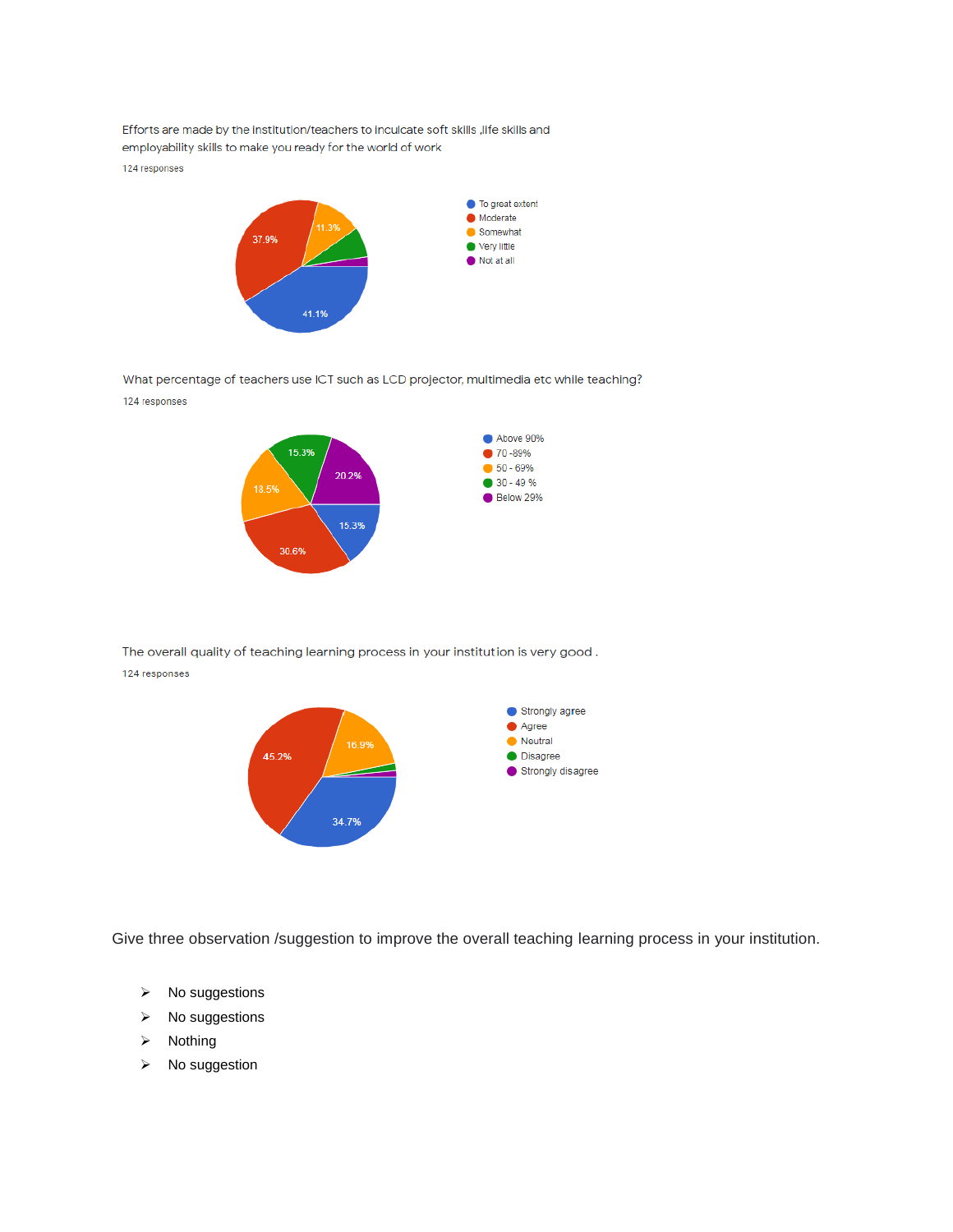- $\triangleright$  Everything is good I guess there is no observation or suggestions to improve the teaching processing bz they have done their teaching job very we'll
- $\triangleright$  No suggestions..
- $\triangleright$  use projectors or smart class to understand the concepts well
- $\triangleright$  Teachers commonly evaluate internal assessments based on their favourite students and rest all other students are more likely to attain less than half of the mark.
- $\triangleright$  Give a prompt feedback, like appropriate feedback on their performance whether it may be moderate one or the neutral which depends on them ( students) because, even the students need help in evaluation in their current knowledge & their capabilities too this may help in their up coming results .
- $\triangleright$  Encourage each and every students. Don't make partiality with students, because it effects them mentally...
- $\triangleright$  Shuffle the students in each class . Every students may make what teachers say..so stop saying 2 or 4 student to make seminar etc.
- $\triangleright$  Installation of projectors in each class
- $\triangleright$  Try to Finish the syllabus before exams
- $\triangleright$  None
- $\triangleright$  Nothing
- $\triangleright$  Overall everything is good
- $\triangleright$  one thing i would like to say is while taking attendance the two guys will come to class in middle while your calling attendance what happens is that the one guy who is from the starting rool no will not get attendance so the other who is somewhat nearer to last roll no will get attendance so either don't give for both...
- $\triangleright$  Compulsory aptitude test for all students Conducting sessions at least thrice a month about how to face interview and what next after our degree
- $\triangleright$  Understand our problem first
- More programs on life skills and employability skill development.
- $\triangleright$  Nothing.. Everything is good..
- $\triangleright$  Good but has to develop more modern teaching methods
- Good teaching skill
- $\triangleright$  Use more effective method of presentation
- $\triangleright$  Freedom and space
- Good
- $\triangleright$  The Teaching way can be more effective
- $\triangleright$  Try to make teaching understandable and not boring
- $\triangleright$  Good interaction with weak students.
- $\triangleright$  More of practical training than theory should be adopted.
- $\triangleright$  Solving previous years question papers
- $\triangleright$  No suggestion mam and sir
- $\triangleright$  Complete the portion bit earlier
- $\triangleright$  Each teachers teaching is different from each other we can't judge overall from above questions Overall teaching is good, each and every teachers put their 100% on us to understand clearly the concepts
- $\triangleright$  Giving more examples and take the classes
- $\triangleright$  Should give equal opportunity for every student Library period should be given atleast once in a week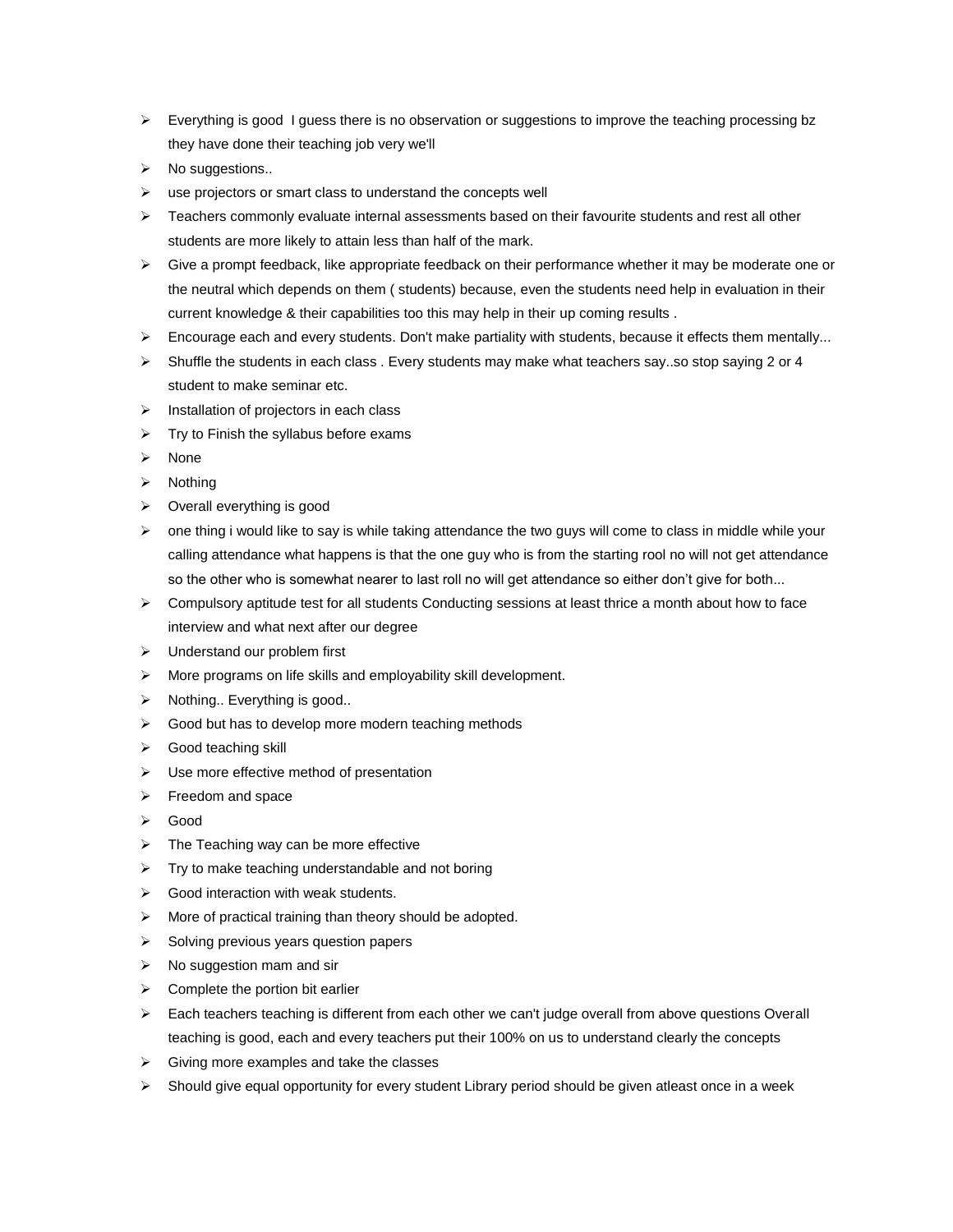- $\triangleright$  Giving enough examples about the topic so that the students can get enough information. And I think teachers should use more and more LCD projectors while teaching it would be more entertaining and easy to understand the concept.
- $\triangleright$  Explain the topic with animated videos
- $\triangleright$  Mainly interacting with students while teaching in english to improve our communicating skill
- $\triangleright$  Try to complete portions well in advance. Prepare students for internals.
- $\triangleright$  Teaching process is very good
- All students must get equal opportunity. 2. Correct teacher for correct subject.
- $\triangleright$  Add more practical session
- $\triangleright$  By giving needed skills, more trainings to student in their specific interested fields.
- $\triangleright$  No suggession
- $\triangleright$  Bsc students must be taken to some industries (chemical Or any other) 2. Importance must be given to Internship programs 3. Digital learning should be encouraged
- $\triangleright$  Don't restrict the programms only to particular students(like nss, rotaract students etc). Include all interested students to participate in the programms.
- $\triangleright$  Encourage the students to participate in the competitive exam and also give complete details about that.
- $\triangleright$  Use black board effectively while teaching and use of projector would also be more effective.
- $\triangleright$  1)make sure of students presence in the class 2)always explain with an example 3) good interaction with students while teaching
- $\triangleright$  Explanations should be more detailed than in the texkbooks. No partialities should be done between any students in the class. The proper guidelines should be given to all of the student in a particular class and if the teacher feels any inappropriate change in an student, then do approach the same student rather than revealing indirectly in front of the whole class.
- $\triangleright$  There is no any suggestion require because the teaching was very good. And our teachers are best in each and every time.
- $\triangleright$  At present teaching level is Good. This institution support to both Studies & Co-curricular activities.
- $\triangleright$  No suggestion
- $\triangleright$  Learning should not limit within 4 walls of the college overall learning should include doing experiments in our own college, visiting at least once in companies to know about their working activities ,communications etc, and seeking any help that we can provide them by making websites for them
- $\triangleright$  Have to improve the lab equipment And giving examples while teaching
- $\triangleright$  Don't do partiality in giving internal assessment marks... Always giving full marks to the student who is topper in the class or to their pet students if they got less marks in internal exams...
- $\triangleright$  Already there teaching is good
- $\triangleright$  The teaching and support of teachers must be continued
- $\triangleright$  Make compulsory to participation of every student in extra curricular activity...to grow their self confidence!!
- $\triangleright$  They must friendly with us They should not point to particular student and insult them They shouldn't give mental torches to us and force us to participate in particular activities Govindas pu college teaching staffs are excellent and friendly with us ..
- $\triangleright$  Let them treat every student in the same manner